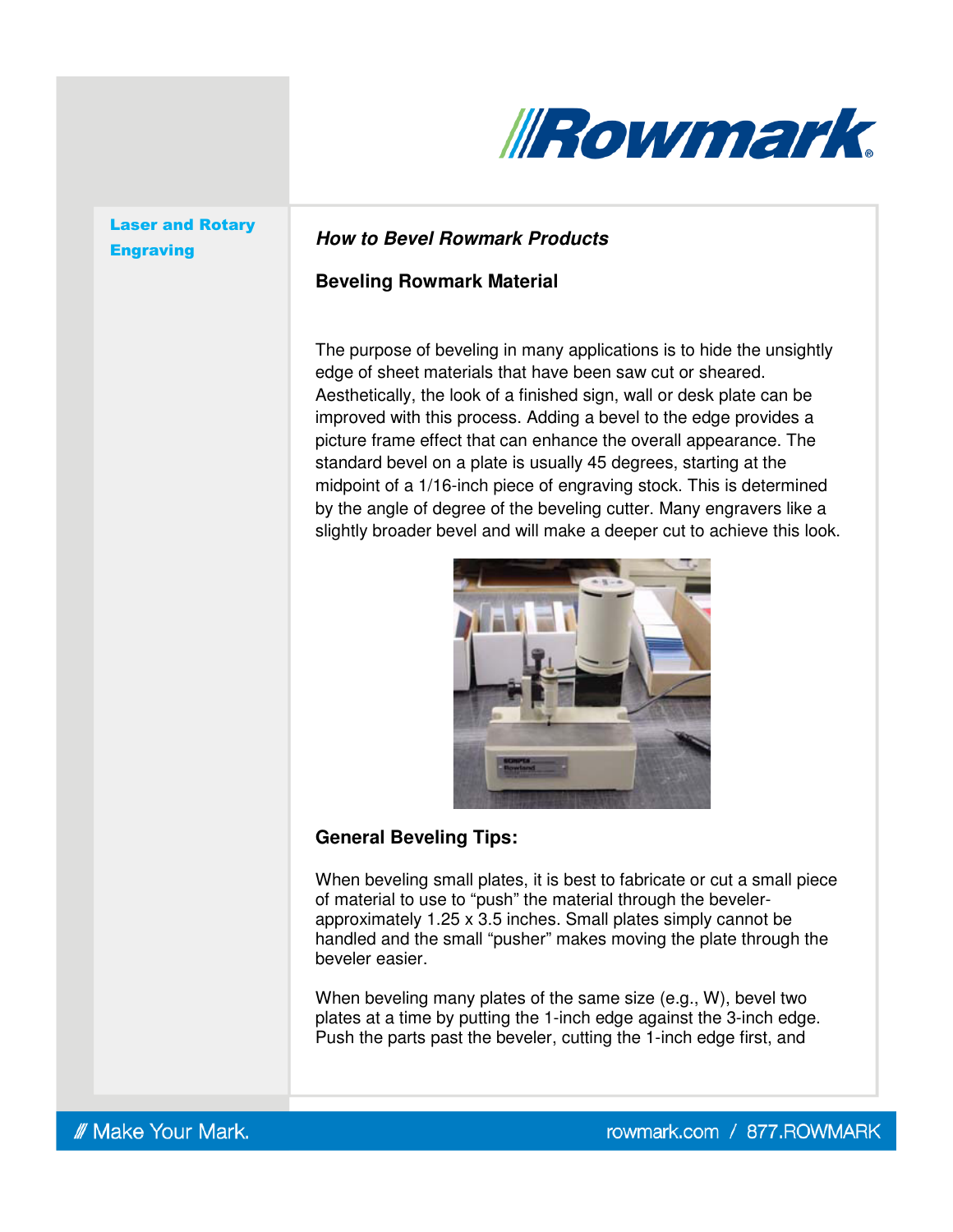

# Laser and Rotary

### Engraving **How to Bevel Rowmark Products**

using the 3-inch edge as the "pusher." Rotate both parts, making sure to bevel the shorter (1-inch) edge first.

If you get a job that requires several .5 x 3-inch tags that require a bevel and are run in a matrix, you can bevel the .5-inch edge along several tags prior to shearing, leaving only the 3-inch edge to bevel. If you bevel more than one thickness of material, set up a second or third beveler cutter for the various thicknesses of materials. The set-up time for each cutter will be slightly longer the first time you organize this. But thereafter, setting up for a new thickness will only take a minute to change the cutter. Mark the cutter tops with different colors or markings to avoid confusion.

Using a piece of scrap makes "pushing" your small material through the beveler easier.



It is faster to bevel short sides of plates together using a piece of scrap to "push" the material.